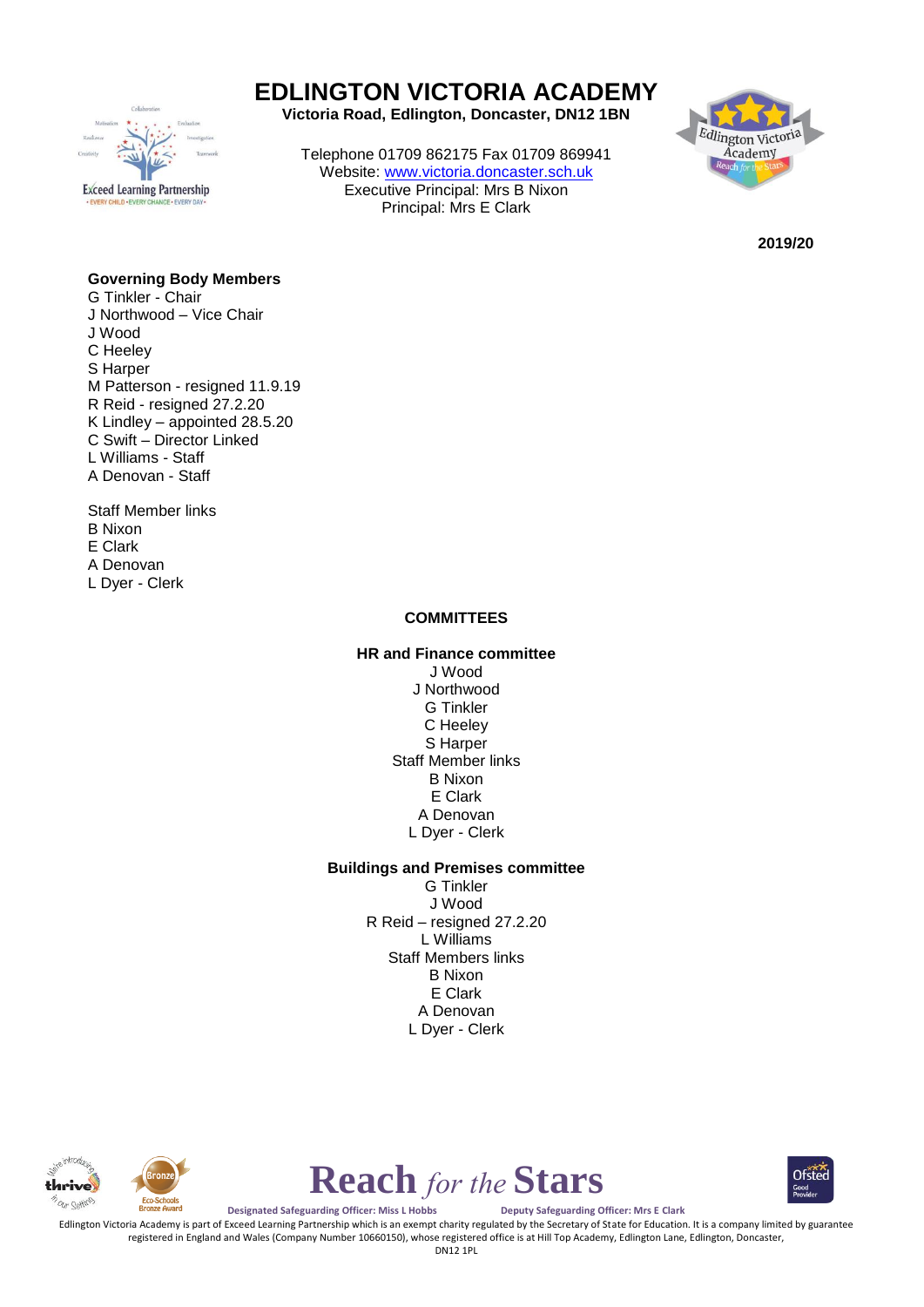**School improvement and inclusion committee** G Tinkler R Reid – resigned 27.2.20 C Heeley J Northwood J Wood S Harper Staff Members links B Nixon E Clark A Denovan L Dyer - Clerk

#### **Staff Recruitment Governors**

J Northwood R Reid – resigned 27.2.20 C Heeley G Tinkler – Safer recruitment trained Staff Members links B Nixon – Safer recruitment trained E Clark – Safer recruitment trained A Denovan - Safer recruitment trained L Dyer – Safer recruitment trained

#### **Principal's performance review**

G Tinkler J Northwood J Wood Staff Members links B Nixon

#### **Pay Review Committee**

G Tinkler C Heeley J Northwood J Wood Staff Members links E Clark A Denovan





Ofsted

**Designated Safeguarding Officer: Miss L Hobbs Deputy Safeguarding Officer: Mrs E Clark**

Edlington Victoria Academy is part of Exceed Learning Partnership which is an exempt charity regulated by the Secretary of State for Education. It is a company limited by guarantee registered in England and Wales (Company Number 10660150), whose registered office is at Hill Top Academy, Edlington Lane, Edlington, Doncaster,